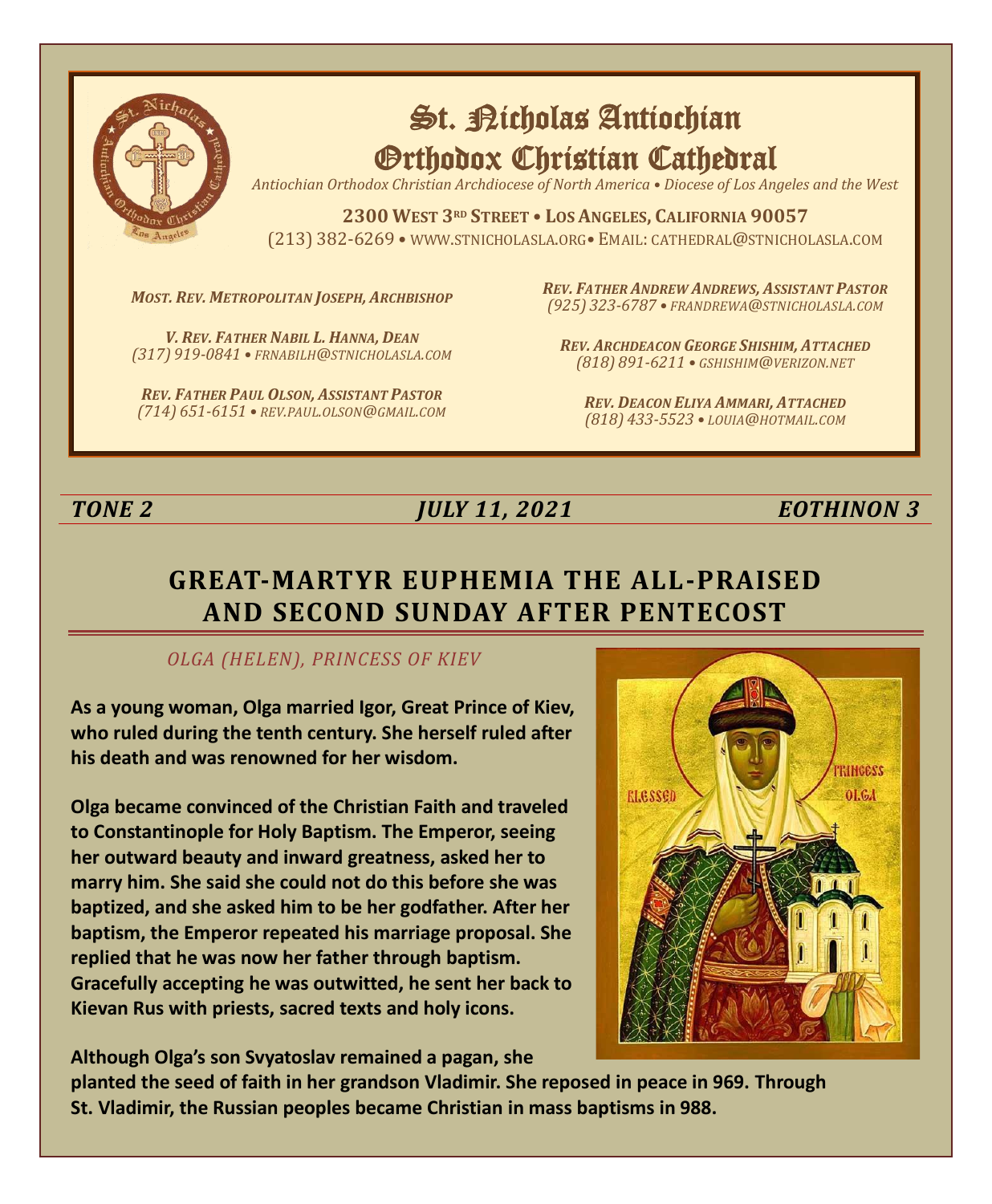# LI T U RGY VA R I AT I O N S

### **3RD ANTIPHON (TROPARION OF THE RESURRECTION, TONE 2)**

When Thou didst submit Thyself unto death, O Thou deathless and immortal One, then Thou didst destroy hades with Thy godly power. And when Thou didst raise the dead from beneath the earth, all the powers of Heaven did cry aloud unto Thee: O Christ, Thou Giver of life, glory to Thee.

عِنْدَما انْحَدَرْتَ إلى المؤتِ أَيُّها الحَياةُ الذي لا يَموت، حينَئِذٍ ءِ<br>بُ ئ ٞ َ ْ .<br>ا ن .<br>-<br>-أَمَتَّ الجَحيمَ بِبَرْقِ لاهوتِك. وعِنْدَما أَقَمْتَ الأَمْواتَ مِنْ ِ **ا** ن ب َ  $\overline{\phantom{a}}$ تَّحْتِ الثَّرى، صَرَخَ نَحْوكَ جَميعُ القُوّاتِ السَّماوِيين: أَيُّها ا  $\ddot{\phantom{0}}$ المسيحُ الإلهُ، مُعْطي الحَياةِ، الْمَجْدُ لَكَ.<br>-لَ **ٔ** : ب<br>أ

# **Schedule of Regular Weekly Services**

**Sundays: Matins, 9:15 AM Saturdays: Great Vespers, 6:00 PM**

**Divine Liturgy, 10:30 AM**

**Confession: After Saturday Vespers During Sunday Matins Or by Appointment** *Remember to turn* 



*See Calendar for Feast Days and Other Weekday Services Scheduled*

# **Order for Holy Communion**

Members of the Orthodox Church age seven and above must prepare for Holy Communion with a recent confession, prayer, fasting from all food and drink from midnight (unless medical condition preclude it), being in church *before* the Epistle and Gospel readings, and being at peace with everyone.

**An usher will dismiss your row from the center aisle.** Then return to your place by a side aisle for the prayers of thanksgiving and the final blessing and dismissal. Please let choir members pass when they come down for Communion.

# **A Warm Welcome to Our Guests**

We are glad you are worshipping with us. Please note that participation in **Holy Communion is limited to members of the Orthodox Church** in good standing, who have prepared with prayer, fasting and confession.

For all others: though we cannot share Communion with you—since it is an expression of membership and full unity in faith—you are welcome to come forward after the dismissal, receive a blessing and partake of the blessed bread (from the large bowls). Please also sign our guest book and introduce yourself to Fr. Nabil or Fr. Andrew during coffee hour. You may inquire with them how you can become a member.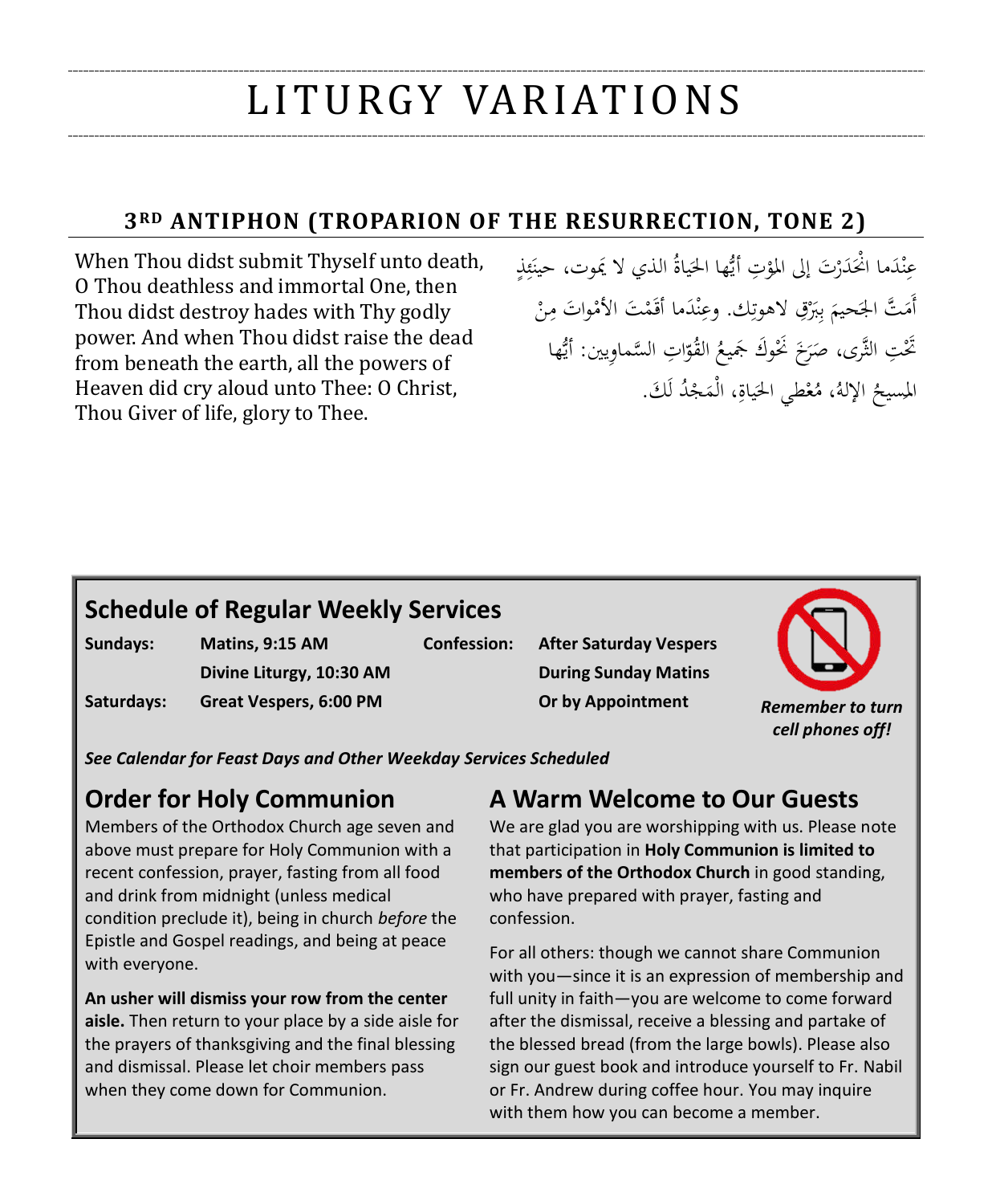#### **Troparion of the Resurrection (Tone 1)**

When Thou didst submit Thyself....

ْ عِنْدَما انْحَدَرْتَ إلى المؤتِ.... ن ِ

#### **Troparion of St. Euphemia the All-praised (Tone 3)**

O Euphemia, Christ's comely Virgin, thou didst fill the Orthodox with gladness and didst cover with shame all the heretics, for at the holy Fourth Council in Chalcedon, thou didst confirm what the Fathers decreed aright. O all-glorious Great Martyr, do thou entreat Christ God that His great mercy may be granted unto us.

لَقَدْ أَبْهَجْتِ المسْتَقيمي الرَّأْيِ جدّاً بِتَثْبِيتِكِ صِحَّةَ المِعْتَقَدِ ;ّ ْ ُ ُ ï ِ ب **ٔ** ث **ئ**ر ِ ب  $\overline{a}$ ة<br>أ ت **ـ ّ** الذي قرَّرهُ آباءُ المجْمَعِ الرابعِ، وأَخْزَيتِ السَيِّمِي الإعْتِقادِ، يا ِ ٍ<br>ڋ ت **ٔ** ِ ي  $\ddot{\phantom{0}}$ ي .<br>ن .<br>.  $\ddot{\phantom{0}}$ .<br>. عَذْراءَ المسيحِ الجميلَةَ أوفيمية. فيا أَيَّتُها الشَّهيدَةُ المجيدَةُ، ة<br>م َ **ء** َ ا<br>ا نَضَرَّعي إلى المسيحِ الإِلهِ طالِبَةً أنْ يَمْنَحَنا عَظيمَ الرَحْمةِ. <u>بة</u> .<br>ر َ َ ن أ <u>ت</u>  $\ddot{\cdot}$ ب ِ ِ ت

#### **Troparion of St. Nicholas (Tone 4)**

The verity of your actions revealed you to your flock, a rule of faith, an icon of mildness, and teacher of abstinence, O Father Bishop Nicholas; wherefore by humility you have achieved exaltation and by poverty richness. Intercede with Christ our God to save our souls.

ً لَقَدْ أظْهَرَتْكَ أفْعالُ الحقِّ لِرَعِيَّتِكَ قانوناً للإيمانِ، وصورَةً َ ِ ي ُ<br>ر ِ<br>لہ ل ِ ت ر<br>ا َ لْوَداعةِ، ومُعَلِّماً لِلإِمْساكِ، أَيُّها الأَبُ ورَئيسُ الكَهَنَةِ<br>. َ ِ ل <u>بة</u> .<br>م ن َ َ ِ ٳٚ َ ة<br>4 نيقولاوس. فَلِذَلِكَ أَحْرَزْتَ بالتَّواضُعِ الرِّفْعَة، وبالمسكَنَةِ الغِنى. ٍ<br>نه  $\ddot{\phantom{0}}$ َ ِ ر<br>ا ْ ِ ِ َ فَتَشَفَّعْ إلى المسيحِ الإلهِ أَنْ يُخَلِّصَ نفوسَنا. ٠ ٳٚ أ ِ **ٔ** ت َ

#### **Kontakion of the Theotokos (Tone 2)**

O undisputed Intercessor of Christians, the Mediatrix unrejected by the Creator, turn not away from the voice of our petitions, although we be sinners; come to us with aid in time, who cry unto Thee in faith, for thou art good. Hasten to us with intercessions, O Theotokos, who dost ever intercede for those who honor thee.

.<br>ا ْ يا شَفيعَةَ المسيحيينَ غَيْرَ الخازِيَة، الوَسيطَةَ لَدَى الخالِقِ غَيْرَ ِ ة<br>≀ َ يا<br>ا َ ْ ï َ ْ المُرْدُودة، لا تُعْرِضِي عَنْ أَصْواتِ طَلِبَاتِنا نَحْنُ الخَطَأَة، بَلْ ب<br>: ِ  $\ddot{\cdot}$ ب ِ أ .<br>-ْ ر<br>أ **ٔ** تَدارَكينا بالمعونَةِ بِما أنَّكِ صالحِة، نَحْنُ الصارِخِينَ إليْكِ بإيمانٍ:<br>تَدارَكينا بالمعونَةِ بِما أنَّكِ صالحِة، نَحْنُ الصارِخِينَ إليْكِ بإيمانٍ: َ ِ <u>بة</u> َ َ بادِرِي إلَى الشَفاعَةِ وأَسْرِعِي في الطِلْبَةِ، يا والِدَةَ الإِلَه،  $\overline{\phantom{a}}$ ِ **تة**  $\ddot{\cdot}$ **ٔ تة** َ ِ المَتَشَفِّعَةَ دائِمًا بِمُكَرِّمِيكِ.<br>-ي  $\overline{a}$ ِ ً ِ َ ِينِ م ت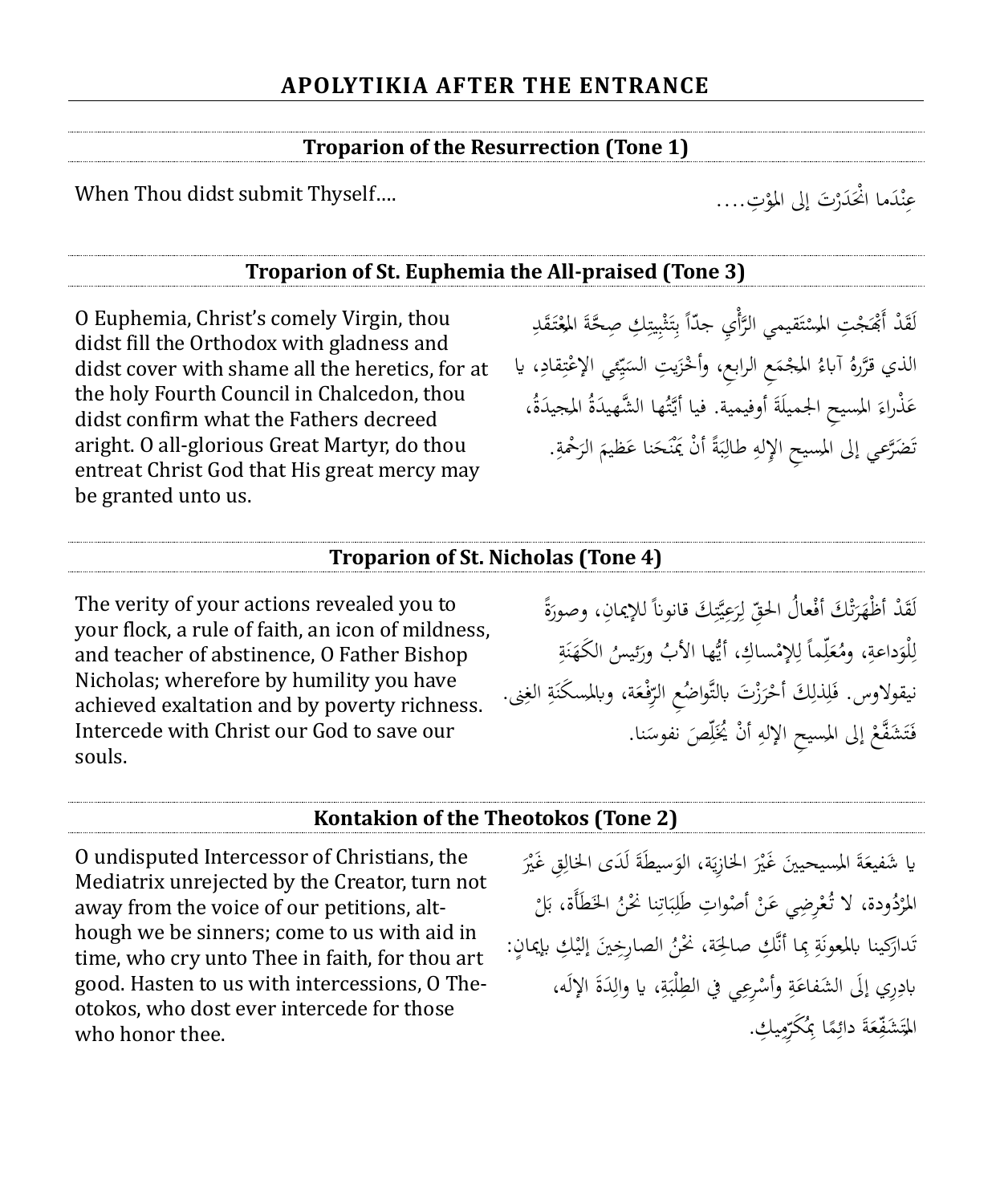#### **Prokeimenon (Tone 8; Psalm 67.35, 27 LXX)**

God is wondrous in His saints. *Verse:* In the churches, bless ye God!

#### **Reading from St. Paul's 2nd Epistle to the Corinthians (6.1-10; St. Euphemia)**

BRETHREN, working together with Him, then, we entreat you not to accept the grace of God in vain. For He says, "At the acceptable time I have listened to you and helped you on the day of salvation." Behold, now is the acceptable time; behold, now is the day of salvation. We put no obstacle in anyone's way, so that no fault may be found with our ministry, but as servants of God we commend ourselves in every way: through great endurance, in afflictions, hardships, calamities, beatings, imprisonments, tumults, labors, watching, hunger; by purity, knowledge, forbearance, kindness, the Holy Spirit, genuine love, truthful speech, and the power of God; with the weapons of righteousness for the right hand and for the left; in honor and dishonor, in ill repute and good repute. We are treated as impostors, and yet are true; as unknown, and yet well known; as dying, and behold we live; as punished, and yet not killed; as sorrowful, yet always rejoicing; as poor, yet making many rich; as having nothing, and yet possessing everything.

 ب َجي ع و ُ ه ُ ّديسيه. للا يف ق َ ِ في المجامِع بارِكوا الله. ِم∕ فَصْلٌ مِنْ رِسالَةِ القِدّيسِ بولُسَ الرَّسولِ الثَّانِيَةِ إلى أَهْلِ **ْ ِ َ ِ َ ِ ِ ْ ِ ْثوس. كوِرن**

يا إِحْوَةُ، فَإِذْ نَحْنُ عَامِلُونَ مَعَهُ نَطْلُبُ أَنْ لاَ تَقْبَلُوا نِعْمَةَ اللهِ<br>.  $\overline{a}$ ِ  $\ddot{\cdot}$ .<br>م ن َ  $\overline{\phantom{a}}$ ∕' َ ٳ ة<br>أ َ بَاطِلاً. لأَنَّهُ يَقُولُ:«فِي وَقْتٍ مَقْبُول سَمِعْتُكَ، وَفِي يَوْمِ خَلاَصٍ<br>ِ **ٍ** ،<br>' يا<br>. ت ْ ب  $\ddot{\epsilon}$  $\overline{\phantom{a}}$ ْ َ يا<br>. َبا َ أَعَنْتُكَ». هُوَذَا الآنَ وَقْتٌ مَقْبُولٌ. هُوَذَا الآنَ يَوْمُ خَلاَصٍ. ْ یہ<br>: َ ب ة<br>م  $\overline{\phantom{a}}$ ْ َ َ ت  $\ddot{\phantom{0}}$ .<br>ء وَلَسْنَا نَجْعَلُ عَثْرَةً فِي شَيْءٍ لِئَلاَّ تُلاَمَ الْخِدْمَةُ. بَلْ فِي كُلِّ شَيْءٍ<br>. ْ ِ **ـ** ب<br>:  $\overline{\phantom{a}}$ َ ئ ِ ل .<br>ء .<br>-ً **ر** َ  $\ddot{\phantom{0}}$ ن .<br>أ َ نُظْهِرُ أَنْفُسَنَا كَخُدَّامِ اللهِ:فِي صَبْرٍ كَثِيرٍ،فِي شَدَائِدَ،فِي ِ ا<br>ا ؚ<br>ڋ <u>ر</u> ْ .<br>. ن  $\ddot{\phantom{0}}$ بر<br>ن .<br>م ضَرُورَاتٍ،فِي ضِيقَاتٍ، فِي ضَرَبَاتٍ، فِي سُجُونٍ، فِي ا َ ب<br>: ر<br>ا ضْطِرَابَاتٍ، فِي أَتْعَابٍ، فِي أَسْهَارٍ، فِي أَصْوَامٍ، فِي طَهَارَةٍ، فِي ر<br>ا َ َ َ **ٔ** َ َبا ر<br>ا ا عِلْمٍ، فِي أَنَاةٍ، فِي لُطْفٍ، فِي الرُّوحِ الْقُدُسِ، فِي مَحَبَّةٍ بِلاَ رِيَاءٍ، .<br>پو يا<br>-ب <u>ۃ</u> ب<br>ج َ  $\ddot{\circ}$ نا<br>ا لْ فِي كَلاَمِ الْحَقِّ، فِي قُوَّةِ اللهِ بِسِلاَحِ الْبِرِّ لِلْيَمِينِ وَلِلْيَسَارِ. بِمَجْدٍ ب َ **ٔ** ِ  $\ddot{\phantom{0}}$ ِ ل َ  $\ddot{\phantom{0}}$ ِ ل ِّرْ وَهَوَانٍ، بِصِيتٍ رَدِيءٍ وَصِيتٍ حَسَنٍ. كَمُضِلِّينَ وَغُنُّ َ ٳٚ  $\ddot{\phantom{0}}$ َ <u>ء</u> ر<br>ا َ َ َ صَادِقُونَ، كَمَجْهُولِينَ وَنَحْنُ مَعْرُوفُونَ، كَمَائِتِينَ وَهَا نَحْنُ نَحْيَا،<br>.  $\ddot{\phantom{0}}$ ي َ َ ِ ت ِ<br>ئ **ه** ْ  $\overline{\phantom{a}}$ َ ِ .<br>. ِ  $\ddot{\phantom{0}}$ كَمُؤَدَّبِينَ وَغُنْ غَيْرُ مَقْتُولِينَ، كَحَزَانَ وَغُنْ دَائِمًا فَرِحُونَ، َ ا .<br>ن َ ِ ت ة<br>م  $\overline{\phantom{a}}$ ْ َ ِ َ َ ً ِ<br>ئ <u>:</u> كَفُقَرَاءَ وَنَحْنُ نُغْنِي كَثِيرِينَ، كَأَنْ لاَ شَيْءَ لَنَا وَنَحْنُ نَمْلِكُ كُلَّ ؚ َ  $\ddot{\phantom{0}}$ </sub> .<br>- $\ddot{\phantom{0}}$ ؚ<br>ڋ .<br>. َ َ ر<br>ا <u>ء</u> ء َشي . ْ

#### **Holy Gospel according to St. Matthew (6.22-33; 3rd Sunday of Matthew)**

THE LORD SAID, "The eye is the lamp of the body. So, if your eye is sound, your whole body will be full of light; but if your eye is evil, your whole body will be full of darkness. فَصْلٌ شَريفٌ مِنْ بِشارَةِ القِدّيسِ مَقّ الإنْجيليِّ البَشيرِ<br>. **ِ ِ َ ب ْ ِ ا ِ والتلْميذ ر. ) لطاه -22:6 33( ِ**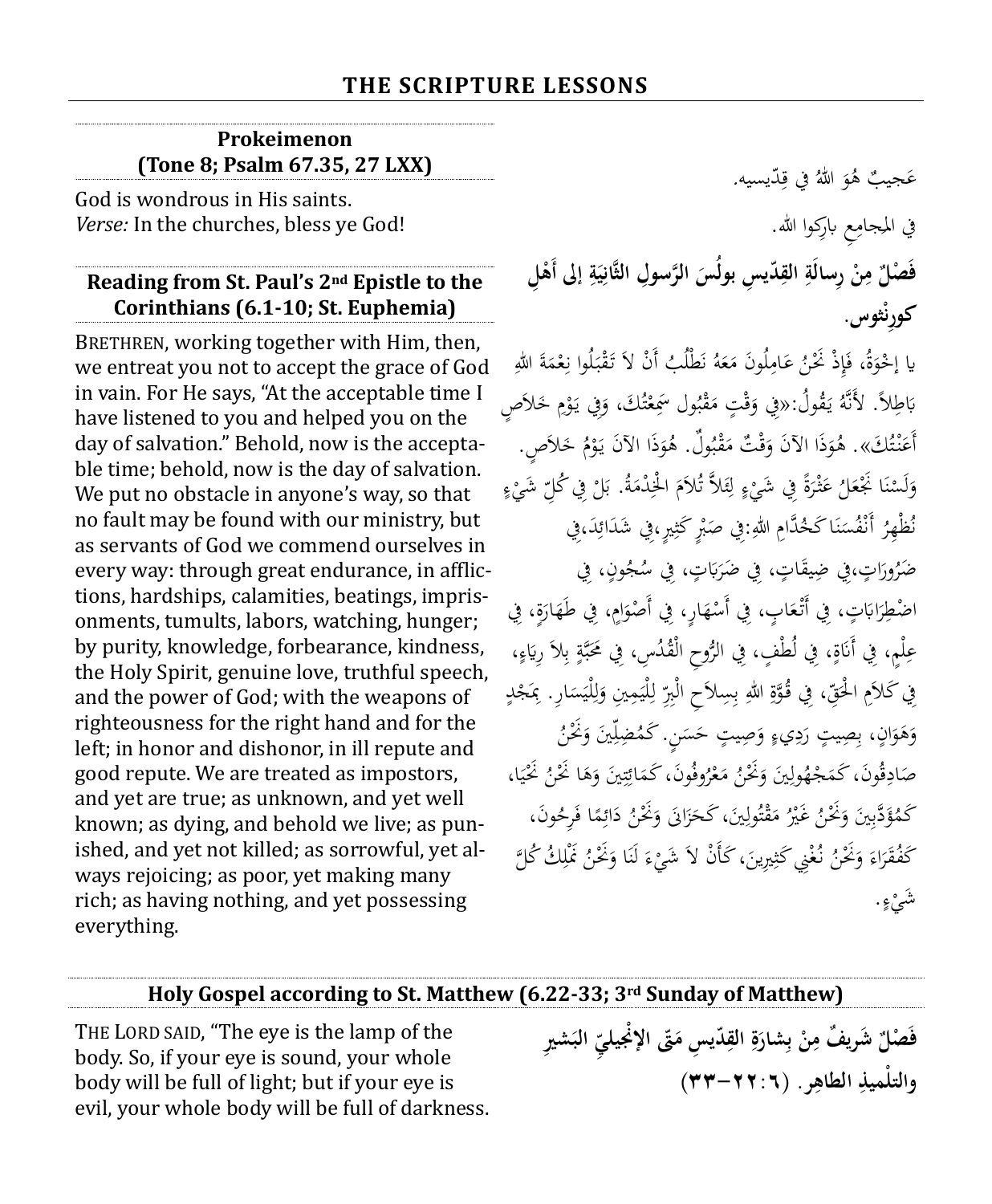If then the light in you is darkness, how great is the darkness!

"No one can serve two masters; for either he will hate the one and love the other, or he will be devoted to the one and despise the other. You cannot serve God and mammon.

"Therefore, I tell you, do not be anxious about your life, what you shall eat or what you shall drink nor about your body, what you shall put on. Is not the soul more than food, and the body more than clothing? Look at the birds of heaven; they neither sow nor reap nor gather into barns, and yet your heavenly Father feeds them. Are you not of more value than they? And which of you by being anxious can add one cubit to his stature? And why are you anxious about clothing? Consider the lilies of the field, how they grow; they neither toil nor spin; yet I tell you, even Solomon himself in all his glory was not arrayed like one of these. But if God so clothes the grass of the field, which today is alive and tomorrow is thrown into the oven, will He not much more clothe you, O men of little faith? Therefore, do not be anxious, saying, "'What shall we eat?' or 'What shall we drink?' or 'What shall we wear?'" For the Gentiles seek all these things; and your heavenly Father knows that you need them all. But seek first His kingdom and His righteousness, and all these things shall be yours as well."

قالَ الرَّبُّ: سِراجُ الجسَدِ العَيْنُ. فإنْ كانَتْ عَيْنُكَ بَسيطَةً،<br>. ن **∶** َ  $\ddot{\phantom{0}}$ فَجَسَنُكُ كُلُّهُ يَكونُ نَيِّراً. وإنْ كانَتْ عَيْنُكَ شِرِّيرَةً، فَجَسَنُكُ َ ر<br>ا ن **∶** َ ا ِ<br>د ي  $\ddot{\phantom{0}}$ كُلَّهُ يَكونُ مُظْلِماً. وإذاكانَ النورُ الذي فيكَ ظَلاماً،<br>-ِ ي يا<br>. فالظَلامُ كَمْ يَكون؟ لا يَسْتَطيعُ أَحَدٌ أَنْ يَعْبُدَ رَبَّيْنِ، لأَنَّهُ إِمَّا ي ْ إ بر<br>ب ر<br>ا ب ْ یہ<br>ا ت ْ أَنْ يُبْغِضَ الواحِدَ ويُحِبَّ الآخَرَ، أَو يلازِمَ الواحِدَ ويَرْذُلَ ر<br>ا ب<br>: َ ر<br>. َ ِ .<br>. ب ، ال هذا أَقوُل لَ ُكم ل واملاَل. ف دوا للا ُ َع ْن ت روَن أ ْدِ َق ْ ِ َ َ ب ْ الآخر . لا تَقْدِرونَ أنْ تَعْبُدوا اللهَ والمالَ. فَلِهذا أقولَ لَكُمْ، '<br>تَقْتَمُّوا لأنفسِكُمْ بِما تَأْكُلونَ وبِما تَشْرَبونَ، ولا لِأَجْسادِكُمْ بِما ر<br>ا ْ ت<br>ا ِ ْ ِ ْ <u>ِ</u> َ تَلْبَسونَ. أَلَيْسَتِ النَّفْسُ أَفْضَلَ مِنَ الطعامِ، والجَسَدُ أفضَلَ<br>تَلْبَسونَ. </sub>  $\ddot{\phantom{0}}$ ِ<br>ِم ٍ<sup>ّ</sup> ة<br>م  $\ddot{\phantom{0}}$ ت<br>ا مِنَ اللباس؟ انْظُروا إلى طُيورِ السَّماءِ، فإنَّما لا تَزْرَعُ ولا تَحْصُدُ ز<br>( ِ  $\ddot{\phantom{0}}$ ِم ْ ولا تْخْزُنْ في الأهْراءِ، وأبوُكُمُ السَماويُّ يَقوَّهَا. أفَلَسْتُمْ أَنْتُمْ<br>ِ ت .<br>. ْ ت ــ<br>أ َ يا<br>. </sub> ِ å<br>. أَفْضَلَ مِنْها؟ ومَنْ مِنْكُمْ، إذا اهْتَمَّ، يَقْدِرُ أَنْ يَزِيدَ عَلَى قَامَتِهِ ِ ٍ<br>بر ت  $\overline{\phantom{a}}$ َ ا<br>ا أ يا<br>. ت å<br>
<sup>1</sup> ْ ن ِم  $\ddot{\phantom{0}}$  $\overline{\phantom{a}}$ ن ِ  $\overline{a}$ <u>ٔ</u> ذِراعاً واحِدَةً؟ ولِماذا تَّمَتَمّونَ باللباسِ؟ اعْتَبِروا زَنابِقَ الحَقْلِ ة<br>م َ :<br>ا .<br>أ ت **ٔ** ت ِ ٍ<br>ا ِ كَيْفَ تَنْمو. إِنَّهَا لا تَتْعَبُ ولا تَغْزِلُ. وأنا أَقولُ لَكُمْ إِنَّ ْ .<br>ئ ٌ ن ت<br>ا ِ سُلَيْمانَ نَفْسَهُ، في كُلِّ مَجْدِهِ، لَمَّ يَلْبَسْ كَواحِدَةٍ مِنْها. فإذا  $\ddot{\phantom{0}}$ **∶** ∕'  $\ddot{\circ}$ ٍ<br>ا **ـ** یہ<br>ا **أ** ِ كانَ عُشْبُ الحَقْلِ، الذي يُوجَدُ اليومَ وفي غَدٍ يُطْرَحُ في<br>. و<br>يو َ .<br>. ْ َ التنُّورِ، يُلْبِسُهُ اللهُ هَكَذا، أَفَلا يُلْبِسُكُمْ بالأَحْرَى أَنْتُمْ يا قَليلي َ ْ ت .<br>. ْ ْ َ ؟" أو "ماذا ُ َني "ماذا أن ُكل ل َ ُّموا قائ َ ُب اإلَيان؟ ف ؟" أو َال ََتْ َ ْشر ِ ت ن "ماذا نَلْبَسُ؟" فإنَّ هَذا كُلَّهُ تَطْلُبُهُ الأُمَم. لأنَّ أباكُمُ<br>"ماذا نَلْبَسُ؟" فإنَّ هَذا كُلَّهُ تَطْلُبُهُ الأُمَم. لأنَّ أباكُمُ َ ت .<br>. َّوالً . فاطْلُبوا أ ه َذاكلّ تاجوَن إىل ه ََتْ أَنَّ ُكم ُ لَم ع َّسماو َّي ي ال ِ ٳٚ ْ ْ یہ<br>ا مَلَكوتَ اللهِ وبِرَّهُ، وهَذا كُلُّهُ يُزادُ لَكُم. و<br>إ  $\overline{\phantom{a}}$ 

#### **HOLY OBLATIONS AND PRAYER REQUESTS**

• By John and Suzi Sadd, Louie and Tamar, Jack and George, Danielle, by Jim Sadd and Roberta Pollock, Jamie and Marie, and by Richard and Joyce Ayoob, Paul and Lizzie, Elizabeth and Steven, for the health of mother, grandmother and great-grandmother Marjorie Nicola Sadd on the occasion of her birthday.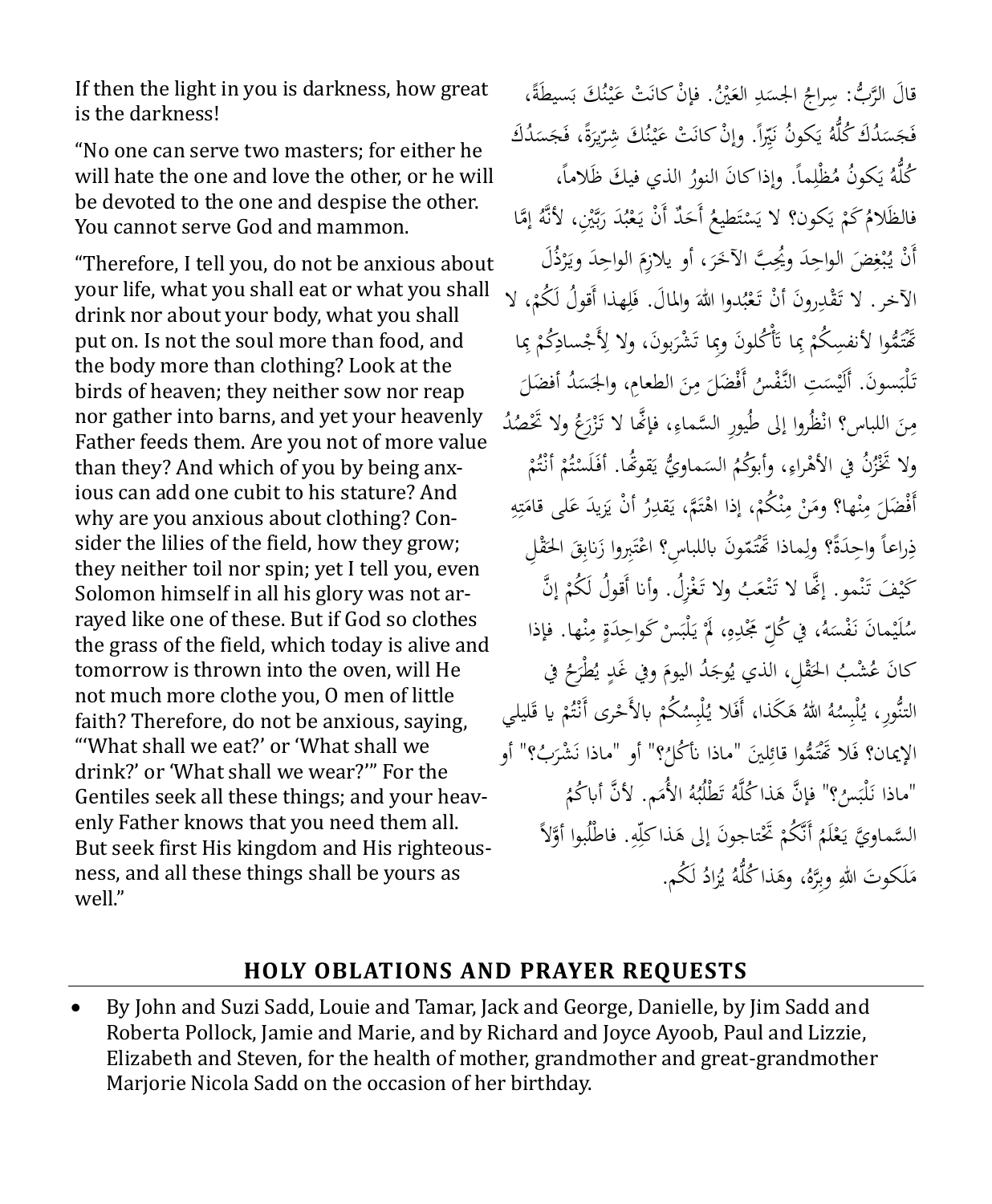- By Mahfouz and Juliette Doss, in memory of parents Ibrahim and Victoria Fasheh, brother Nabil Fasheh and sister-in-law Lisa Fasheh.
- By Concetta Smarius, Janine and Bob Johnson, and grandchildren Dominique and Andrew, for the repose of parents/grandparents Josephine and Hugo Spizzirri.
- By the Bshara family: George, Mariam, Mark and Antonio.
- By Ehab, Rania, Anthony and Selena Dahabreh.

*To offer Holy Oblations and Memorials please use the form at*  <https://stnicholasla.com/makeaprayerrequest> or call the Cathedral office*. Note that oblations should just list who is offering, for whom among the living and the occasion, and for whom among the departed and how long departed.*

# A N N O U N CE M E N T S

*For any announcements to be included in the bulletin, please contact the Cathedral office at (213) 382-6269 or email to [Cathedral@stnicholasla.com](mailto:Cathedral@stnicholasla.com) by Wednesday noon.*

# **PLEASE JOIN US FOR FELLOWSHIP AFTER LITURGY**

Coffee hour is hosted today by the Fasheh family, in memory of Ibrahim, Victoria, Nabil and Lisa Fasheh.



Following the dismissal and verbal announcements, come forward for a blessing, then exit via the south (right side) doors, and join us in the fellowship hall for refreshments.

*To host coffee hour and for information about doing so, emai[l ginageorge@verizon.net](mailto:ginageorge@verizon.net)*

## **POST-PANDEMIC PROCEDURES: A MATTER OF PERSONAL RESPONSIBILITY**

You no longer have to sign up in advance to attend services, and you don't have to wear masks unless you choose to do so. Furthermore, you can sit where you want and no longer have to alternate ends of pews. If you or your children are not vaccinated, however, please take appropriate precautions, as it is now a matter of personal responsibility.

**Work is ongoing to replace our air conditioning** system. Thus, we will not replace the seat cushions and service books in the pews until that work is done, so we can clean the pews more easily. We expect the work to take about **two more weeks**.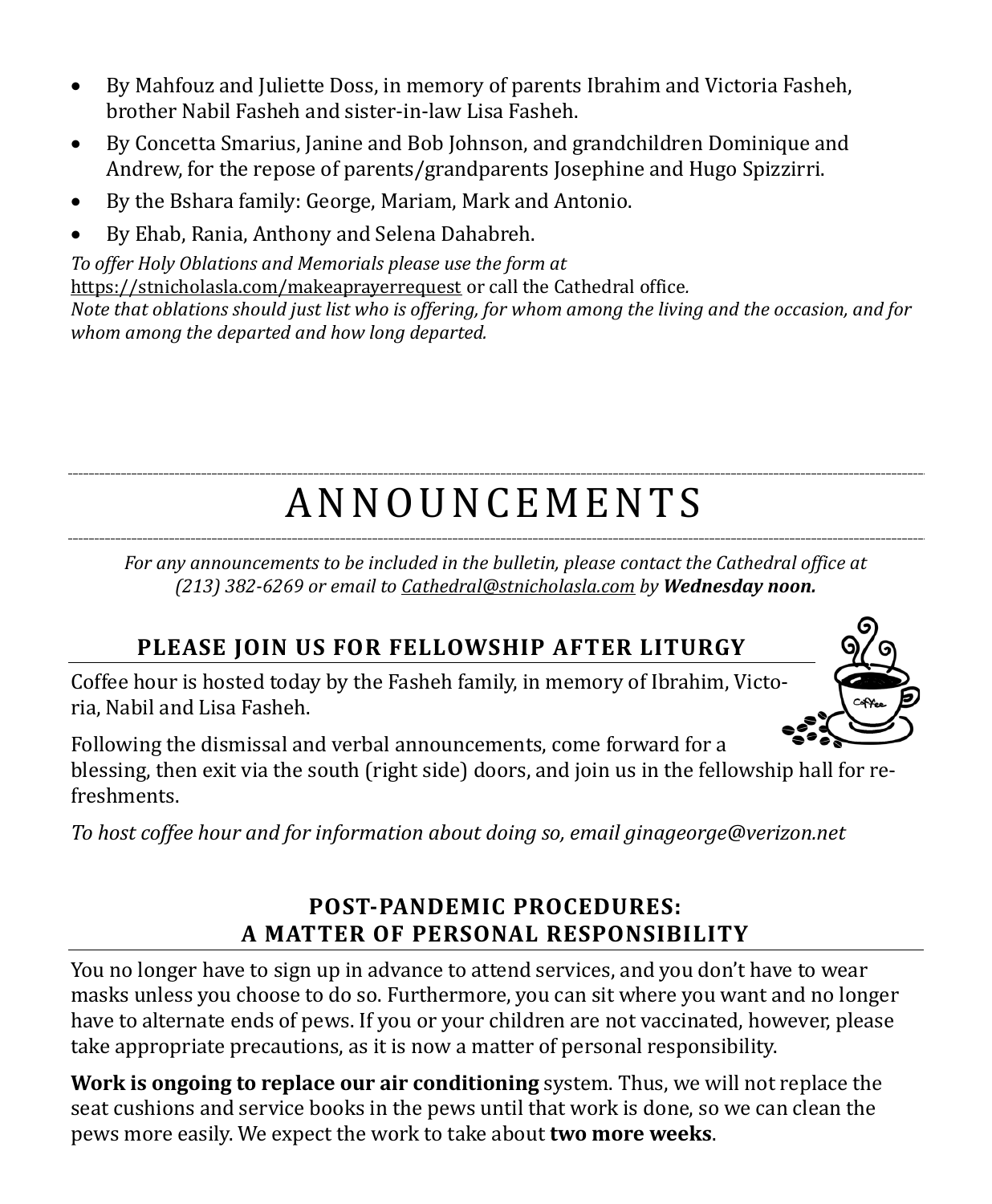

Antiochian Orthodox Christian Archdiocese of North America **SCHEDULE OF EVENTS** (all times are EST)



#### **FRIDAY, JULY 23, 2021**

- . 3:00PM 5:00PM Order of St. Ignatius Meeting
- . 5:00PM 7:30PM Antiochian Women Meeting
- 9:00PM 10:30PM Teen SOYO Virtual
- . 9:00PM 10:30PM Young Adults Virtual Event

#### SATURDAY, JULY 24, 2021

- . 10AM 11:00AM Breakout Rooms where members can choose to join particular topics related to current parish matters such as:
	- o Finance: Mr. Salim Abboud, Fr. Michael Tassos, Dr. Elias Hebeka
	- o Youth: Fr. Nicholas Belcher
	- o Stewardship: Mr. William Morrison
	- o Pandemic: Dr. Badie Alnemr, Dr. James Rossetti
- 11:00AM 11:45AM Fr. Joseph Huneycutt, quest speaker
- . 11:45AM 12:30PM BREAK Lunch
- 12:30PM 3:00PM General Assembly Meeting and closing
	- o 12:30PM 1:30PM Sayedna's speech
	- o Mr. Salim Abboud Department of Finance
	- o Fr. Nicholas Belcher Young Adult Ministry, Department of Christian Education, Department of Youth and Department of Camping
	- o Archdn. Emile P. Sayegh, Chancellor

Please mark your calendar for the upcoming virtual Archdiocese Convention. Register at [tinyurl.com/AOCA2021.](https://docs.google.com/forms/d/e/1FAIpQLSdJwY4jk7yAfa2Wkh10cHH4ck-9rEHE1Sz2R9TsoqITCH1q8w/viewform) You will then receive Zoom meeting links by email.



**His Eminence Metropolitan** Joseph presiding